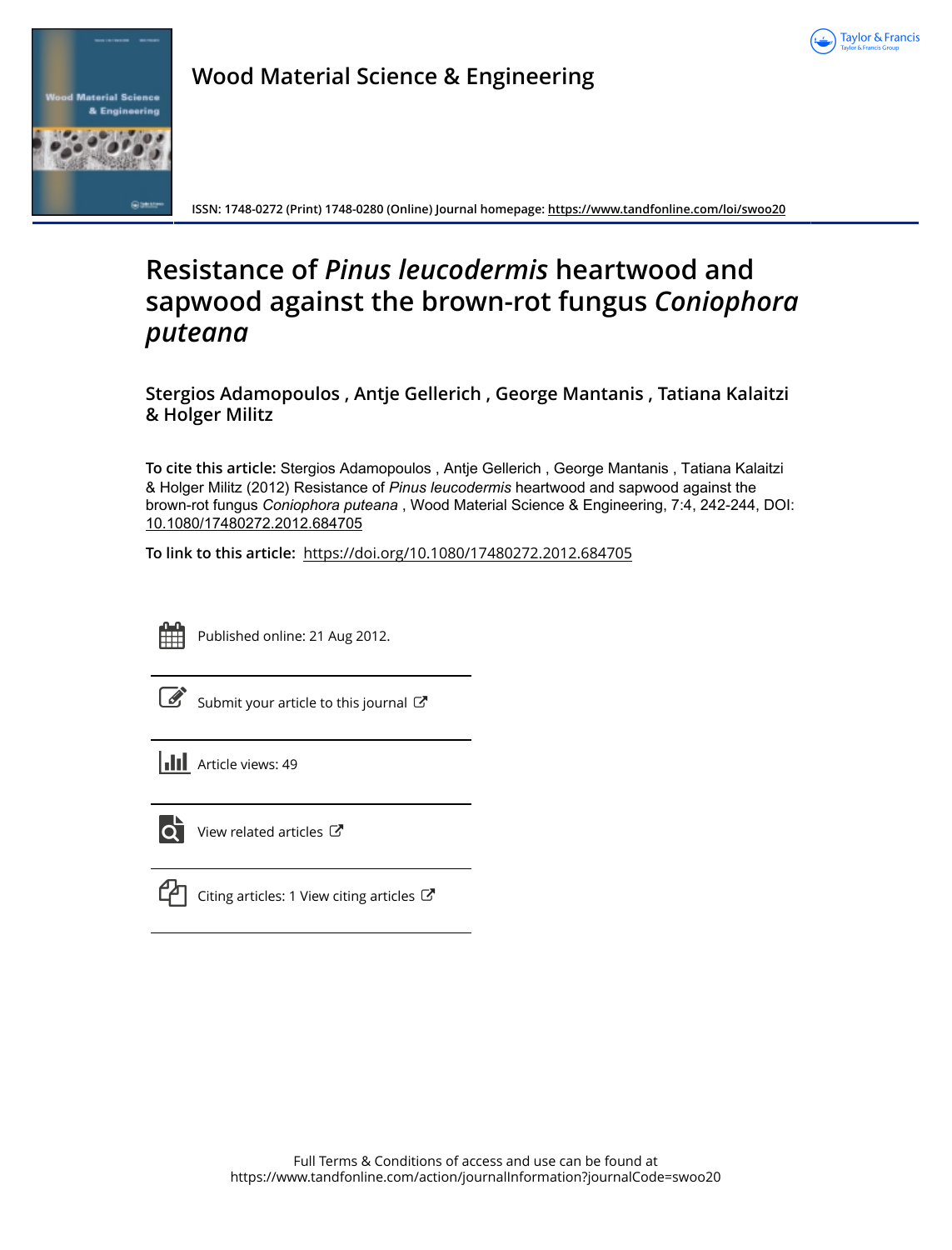

### SHORT NOTE

## Resistance of Pinus leucodermis heartwood and sapwood against the brown-rot fungus Coniophora puteana

## STERGIOS ADAMOPOULOS $^{1,2}$ , ANTJE GELLERICH $^{2}$ , GEORGE MANTANIS $^{3},$ TATIANA KALAITZI<sup>4</sup> & HOLGER MILITZ<sup>2</sup>

 $^1$ Department of Forestry and Management of Natural Environment, Technological Educational Institute of Larissa, Karditsa, Greece, <sup>2</sup>Wood Biology and Wood Products, Burckhardt Institute, Georg-August-University Göttingen, Göttingen, Germany,  $^3$ Department of Wood & Furniture Design and Technology, Technological Educational Institute of Larissa, Karditsa, Greece, and <sup>4</sup>School of Forestry and Natural Environment, Aristotle University of Thessaloniki, Thessaloniki, Greece

#### Abstract

This study assessed the decay resistance of Pinus leucodermis wood to the brown-rot fungus Coniophora puteana. Based upon the median weight losses of 30.65% for heartwood and of 34.68% for sapwood obtained in the biological tests, both the heartwood and sapwood material examined was classified as not durable (durability class 5) according to the CEN/TS 15083-1 classification. Total extractives were low, 3.93% in heartwood and 1.00% in sapwood, while lignin content was 22.60% and 25.41% in heartwood and sapwood, respectively. It is highly recommended to use protective treatments before using *P. leucodermis* wood in outdoor conditions.

Keywords: Pinus leucodermis, wood, decay resistance, brown-rot, Coniophora puteana.

#### Introduction

Pinus leucodermis is a widespread forest species in the Balkan Peninsula growing from 900 up to 2500 m altitude (Jalas and Suominen 1973, Farjon 2005). The Greek populations of this species are located at high elevations in the northern part of the country, experiencing a long-lasting anthropo-zoogenic pressure. Traditional uses of P. leucodermis wood include building poles, fences and wine barrels (Tsoumis 1991), while value-added wood products (e.g. construction, window frames, furniture manufacturing) are less common. To enhance its uses, a previous study provided useful information on the physical and mechanical properties of  $P$ . leucodermis wood (Mantanis et al. 2010). This study was undertaken to further advance our knowledge on the quality of P. leucodermis wood by investigating its decay resistance to brown-rot.

#### Materials and methods

Wood blocks, each measuring  $50 \times 25 \times 15$  mm, were machined from mature heartwood and sapwood material of P. leucodermis originating from a high altitude forest area of Pindos mountain in north-west Greece. The wood decay test followed the procedures described in the CEN/TS 15083-1 (2005). The wood blocks were oven-dried at  $103^{\circ}$ C, weighed, sterilised and placed in Kolleflasks with a malt-agar culture medium inoculated with the brown-rot fungus Coniophora puteana (BAM Ebw. 15). Sapwood blocks of Pinus sylvestris were included as virulence controls. After 16 weeks of incubation at  $22^{\degree}$ C, adhering mycelia were carefully removed and the blocks were weighed again after oven drying at  $103^{\circ}$ C to calculate the weight loss.

Extractive and lignin contents of P. leucodermis were determined using wood powder from the same

(Received 13 December 2011; revised 22 February 2012; accepted 30 March 2012)

ISSN 1748-0272 print/ISSN 1748-0280 online © 2012 Taylor & Francis <http://dx.doi.org/10.1080/17480272.2012.684705>

Correspondence: S. Adamopoulos, Department of Forestry and Management of Natural Environment, Technological Educational Institute of Larissa, 431 00 Karditsa, Greece. Tel: -30 244 1064706. Fax: -30 244 1071753. E-mail: adamopoulos@teilar.gr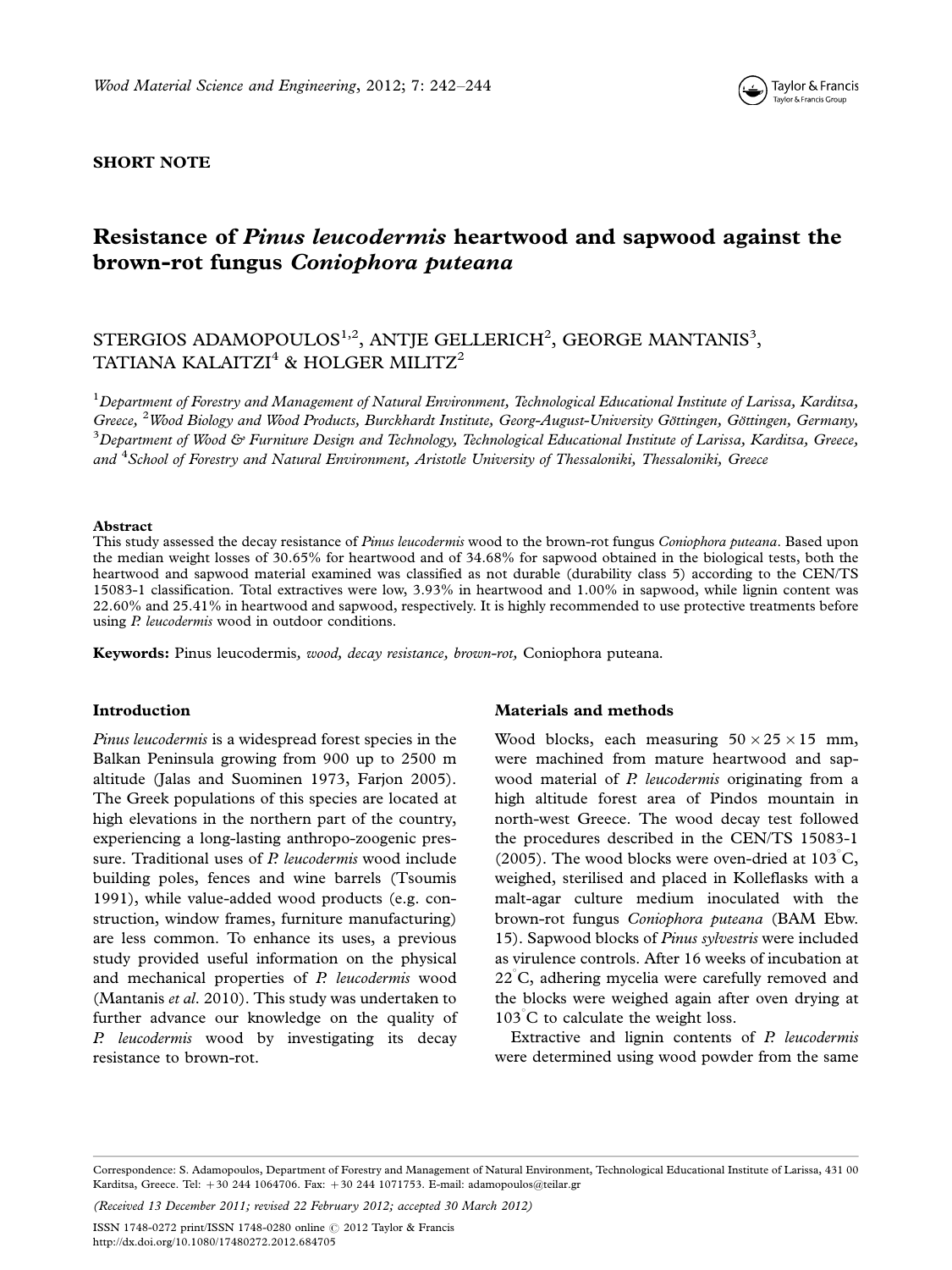| Property                                        | Pinus leucodermis    |                      |                                       |
|-------------------------------------------------|----------------------|----------------------|---------------------------------------|
|                                                 | Heartwood            | Sapwood              | Pinus sylvestris<br>sapwood (control) |
| Total extractives <sup><math>a</math></sup> (%) | 3.93                 | 1.00                 | $3.10^e$                              |
| Lignin <sup>b</sup> $(\%)$                      | 22.60(35.15)         | 25.41 (38.82)        | $26.30^{\circ}$                       |
| Holocelluse <sup>c</sup> $(\% )$                | 77.40 (64.85)        | 74.59 (61.18)        | $74.30^{\circ}$                       |
| Weight loss $(\% )$                             | 30.65                | 34.68                | 38.86                                 |
| Durability class <sup>d</sup>                   | $5 = not \, durable$ | $5 = not \, durable$ | $5 = not \, durable$                  |

Table I. Chemical composition, weight loss and durability class of Pinus leucodermis heartwood and sapwood.

 $A^{\text{a}}$ Acetone–water (9:1), mean values of three replicate measurements.

<sup>b</sup>Mean values of two replicate measurements, data in brackets express content of decayed wood.

<sup>c</sup>Calculated data in brackets express content of decayed wood.

 $d$ According to CEN/TS 15083-1 (2005).

e Literature values given by Fengel and Wegener (1984).

heartwood and sapwood material. An accelerated solvent extraction (ASE 200, *Dionex*) was used for a gradual extraction as follows: solvent acetone-water (9:1): temperature  $60^{\circ}$ C, pressure 100 bar, heating time 5 min; static time 10 min; flush volume 100%; purge time 120 s; static cycles: 1. The extracts were concentrated in vacuo at  $40^{\circ}$ C, purged with nitrogen and dried over phosphorus pentoxyde. The dry extracts were weighted and the total content of extractives was expressed as percentage dry mass of the original sample. The resulting extractive free wood powder was used to determine the Klason's lignin content according to the ASTM D 1106-96 standard (ASTM 2005). Klason lignin was also determined for the decayed wood. Holocellulose content was obtained by the difference.

#### Results and discussion

Median weight losses for P. leucodermis heartwood and sapwood exposed to C. puteana were 30.65% and 34.68%, respectively, illustrating a very poor decay resistance of the species (Table I). These results place P. leucodermis in class 5 (not durable) of the provisional durability rating scale provided in the technical specification CEN/TS 15083-1 (2005). However, unlike sapwood, some heartwood blocks exhibited weight loss values lower than 30% implying a natural durability class 4 (slightly durable). This variation may reflect the natural range of decay resistance of heartwood of the species most probably due to differences in extractive content. A better natural durability is indicated in EN 350-2 (1994) for the heartwood of other native commercial conifer species in Greece,  $P$  sylvestris (class 3–4) and Pinus nigra (class 4). Table I also shows information on the chemical composition of the wood material used in the study. Besides their low presence in both heartwood (3.93%) and sapwood (1.00%) of P. leucodermis, extractives seem to have a minimal biocide action. As reported in the literature for brown-rot decay (e.g. Enoki et al. 1998), C. puteana selectively decayed structural carbohydrates resulting in an increase of Klason lignin content and a decrease of holocellulose content in wood (Table I). Specifically, lignin content increased from 22.60% and 25.41% in the reference heartwood and sapwood material to the respective values of 35.15% and of 38.82% in the decayed wood.

The susceptibility of P. leucodermis wood to the brown-rot fungal attack should be considered by processors and end-users of this timber. For using P. leucodermis wood in exterior applications, both with and without ground contact (use class 3, EN 335-1 situations), an improvement of its biological resistance by the employment of various protective measures (wood preservation using biocides, nonbiocidal protection strategies) is highly recommended. This should also be the practice for interior applications of the timber where humidity (e.g. basements) is high enough to sustain fungal growth.

#### References

- ASTM. (2005) Standard Test Methods for Lignin in Wood. ASTM Standard D 1106-96 (Reaffirmed in 2001) (Philadelphia, PA: American Society for Testing and Materials).
- CEN/TS 15083-1. (2005) Durability of wood and woodbased products  $-$  determination of the natural durability of solid wood against wood-destroying fungi, test methods-Part 1: Basidiomycetes. (Brussels: European Committee for Standardization).
- EN 350-2. (1994) Durability of Wood and Wood-Based Products. Natural Durability of Solid Wood. Part 2: Guide to Natural Durability and Treatability of Selected Wood Species of Importance in Europe (Brussels: European Committee for Standardization).
- Enoki, A., Tanaka, H. & Fuse, G. (1998) Degradation of ligninrelated compounds, pure cellulose, and wood components by white-rot and brown-rot fungi. Holzforschung, 42, 85-93.